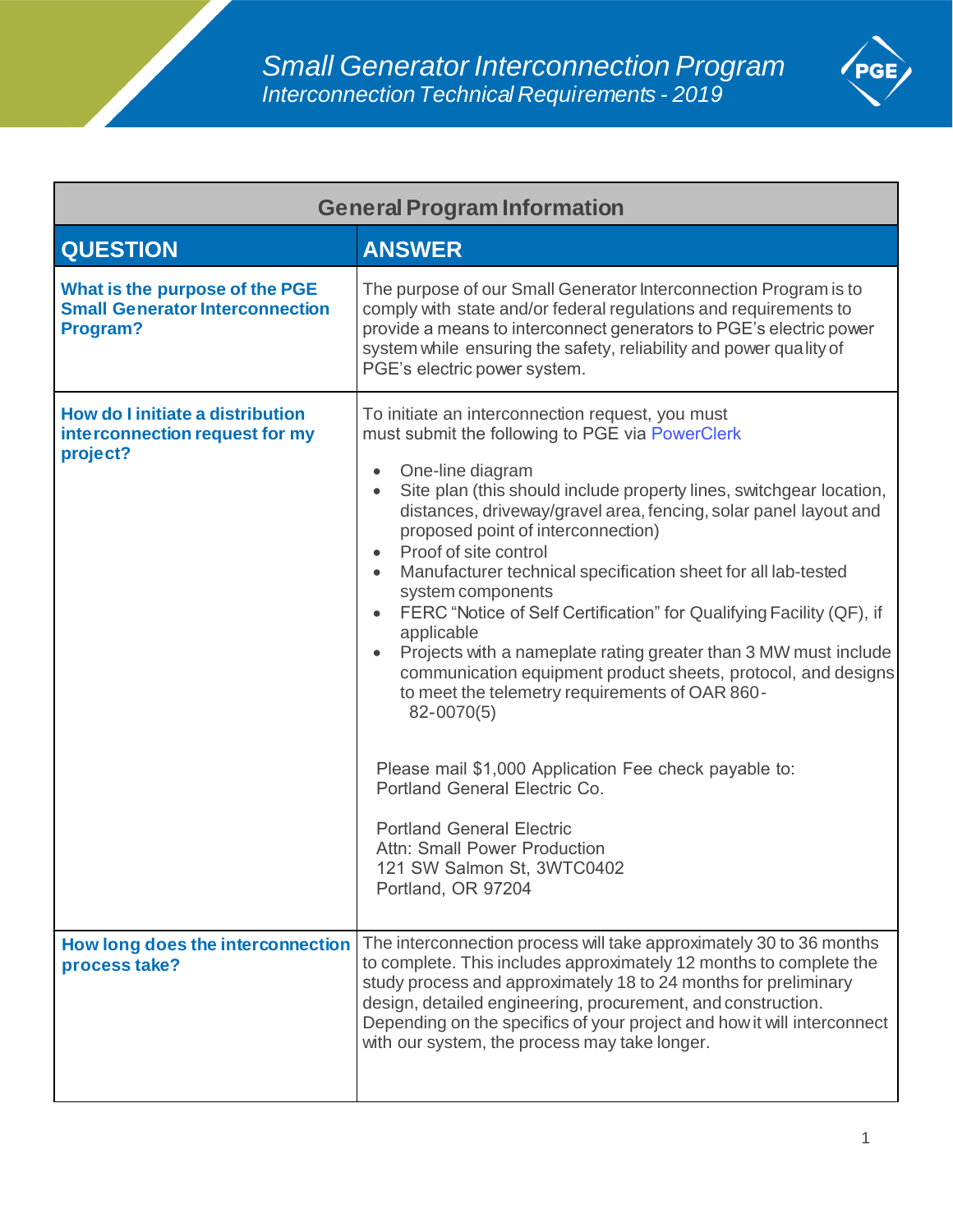

| What studies does PGE perform to<br>evaluate the impact of my project<br>on the PGE electric system? | We will conduct three studies when evaluating your interconnection<br>request:<br><b>Feasibility Study</b><br>$\bullet$<br>Identifies potential adverse system impacts<br>$\circ$<br><b>System Impact Study</b><br>$\circ$ Short-circuit analysis<br>$\circ$ Stability analysis<br>o Power flow analysis<br>o Voltage drop and flicker studies<br>o Protection and set point studies<br>o Grounding review<br>o The underlying assumptions of the study<br>o The results of the analysis<br>o Any potential impediments to providing the requested<br>interconnection service<br><b>Facility Study</b><br>Interconnection facilities and system upgrade<br>$\circ$<br>requirements<br>o Cost estimate for facilities and upgrade requirements<br>Schedule estimate to procure, construct, and install<br>$\circ$<br>interconnection facilities and system upgrades |
|------------------------------------------------------------------------------------------------------|--------------------------------------------------------------------------------------------------------------------------------------------------------------------------------------------------------------------------------------------------------------------------------------------------------------------------------------------------------------------------------------------------------------------------------------------------------------------------------------------------------------------------------------------------------------------------------------------------------------------------------------------------------------------------------------------------------------------------------------------------------------------------------------------------------------------------------------------------------------------|
| Do you allow studies to be<br>skipped?                                                               | Each project entering the interconnection queue should expect to<br>complete the Feasibility Study, System Impact Study, and Facility<br>Study prior to receiving an Interconnection Agreement. This ensures<br>that all applicants are treated in an equal manner and each<br>interconnection request is properly reviewed. There may be instances<br>in which studies can be skipped, as determined by PGE at our sole<br>discretion.                                                                                                                                                                                                                                                                                                                                                                                                                            |
| Is detailed engineering performed<br>as part of the Facilities Study?                                | We will complete preliminary design as part of the interconnection<br>study process with sufficient detail to determine the scope and budget<br>for any required interconnection facilities and system upgrades.<br>Detailed engineering will be completed after the Interconnection<br>Agreement is executed.                                                                                                                                                                                                                                                                                                                                                                                                                                                                                                                                                     |
| Who do I contact if I have<br>questions?                                                             | For questions about the small-generator interconnection queue,<br>contact us at Small. PowerProduction@pgn.com or call the Small<br>Power Production Specialists at 503-464-8300.                                                                                                                                                                                                                                                                                                                                                                                                                                                                                                                                                                                                                                                                                  |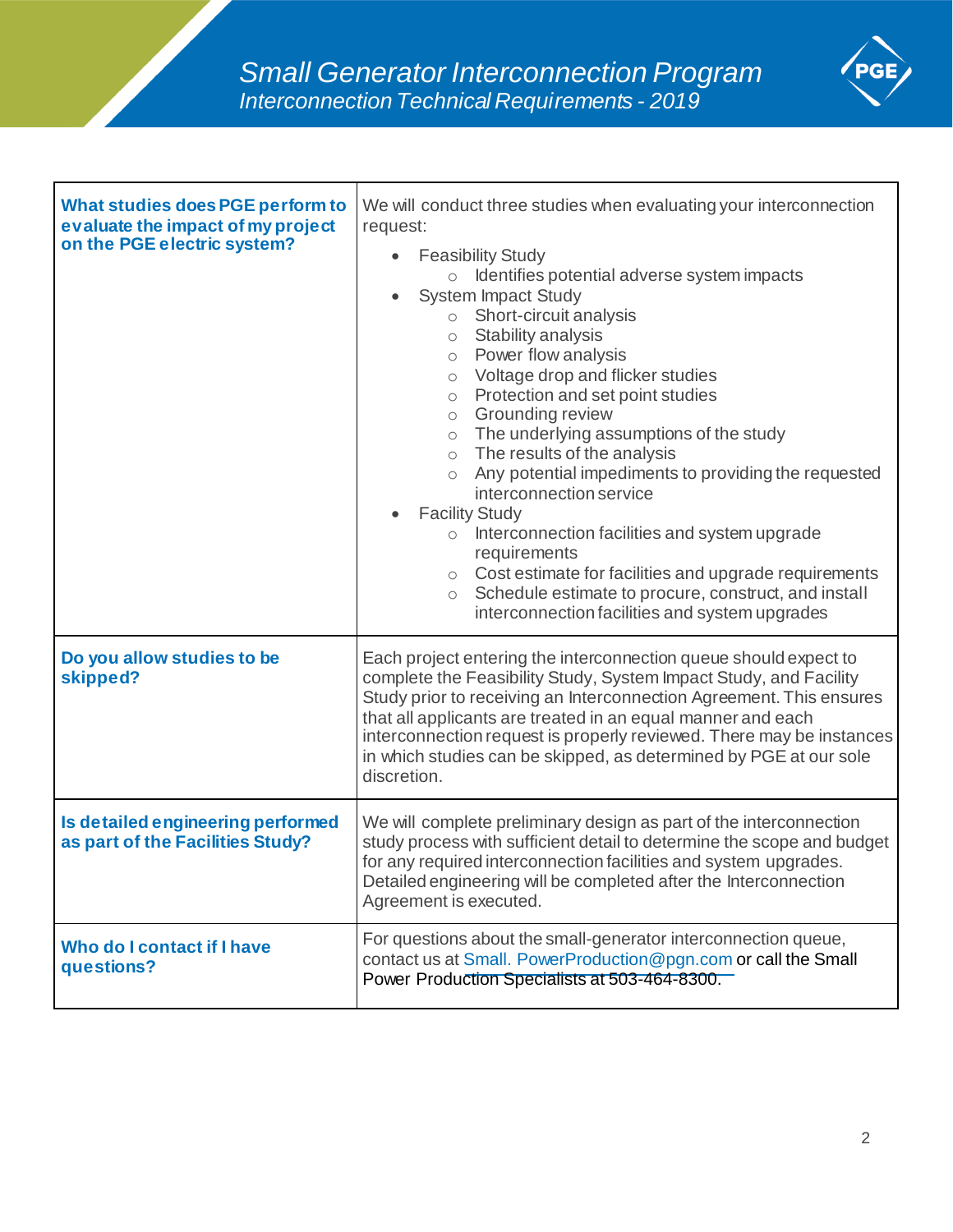

| <b>Protection Information</b>                                                                                                                            |                                                                                                                                                                                                                                                                                                                                                                                                                                                                                                                                                              |
|----------------------------------------------------------------------------------------------------------------------------------------------------------|--------------------------------------------------------------------------------------------------------------------------------------------------------------------------------------------------------------------------------------------------------------------------------------------------------------------------------------------------------------------------------------------------------------------------------------------------------------------------------------------------------------------------------------------------------------|
| <b>QUESTION</b>                                                                                                                                          | <b>ANSWER</b>                                                                                                                                                                                                                                                                                                                                                                                                                                                                                                                                                |
| Why do you require provisions for a<br>transfer trip?                                                                                                    | A transfer trip will quickly remove the Project from PGE's system for a<br>trip of the feeder breaker, a transformer lockout or a fault on the<br>transmission system to support the safe and reliable operation of the<br>system. Transfer trips are industry accepted practice and prevent<br>unintentional islanding by the generation project. They also trip the<br>generation project for reliability events that the project can't detect<br>and are used to remove the project from PGE's system when<br>switching or other system work is required. |
| Why do you require use of fiber<br>optic communication for transfer<br>trips rather than an alternative<br>such as PLC/telco/radio?                      | Our current standard is to use fiber communication for transfer trip<br>schemes. We have not installed a new PLC or telco scheme for<br>many years due to concerns regarding speed, maintenance and<br>reliability. We don't currently have the infrastructure for a radio<br>solution that will provide the required level of reliability.                                                                                                                                                                                                                  |
| Why do you require the use of<br>SEL 487E relays rather than a less<br>expensive alternative?                                                            | We exclusively use Schweitzer Engineering Laboratories (SEL)<br>microprocessor-based protective relays. Our protection engineers<br>have determined that the SEL-487E Transformer Protection Relay is<br>the only SEL relay that has the functionality for generator<br>interconnection protection required by PGE design standards. The<br>SEL-487E is the standard transformer protective relay used on our<br>system.                                                                                                                                     |
| Why are you requiring substation<br>and line modifications when my<br><b>DER project meets the</b><br>requirements of IEEE1547 and<br><b>IEEE1547.1?</b> | IEEE1547 is a performance standard specifying the requirement of<br>the generator at the point it electrically connects to the utility.<br>IEEE1547.1 is a standard that defines the testing required to<br>determine if a generator is compliant with the performance<br>requirements in IEEE1547. The IEEE 1547 standards do not address<br>the system modifications we require to interconnect the generator.                                                                                                                                             |
| Are you conforming to IEEE<br>1547.2?                                                                                                                    | IEEE1547.2 is an application guide that describes the various<br>mitigation techniques available. We have taken IEEE1547.2 into<br>consideration in developing our interconnection requirements.                                                                                                                                                                                                                                                                                                                                                             |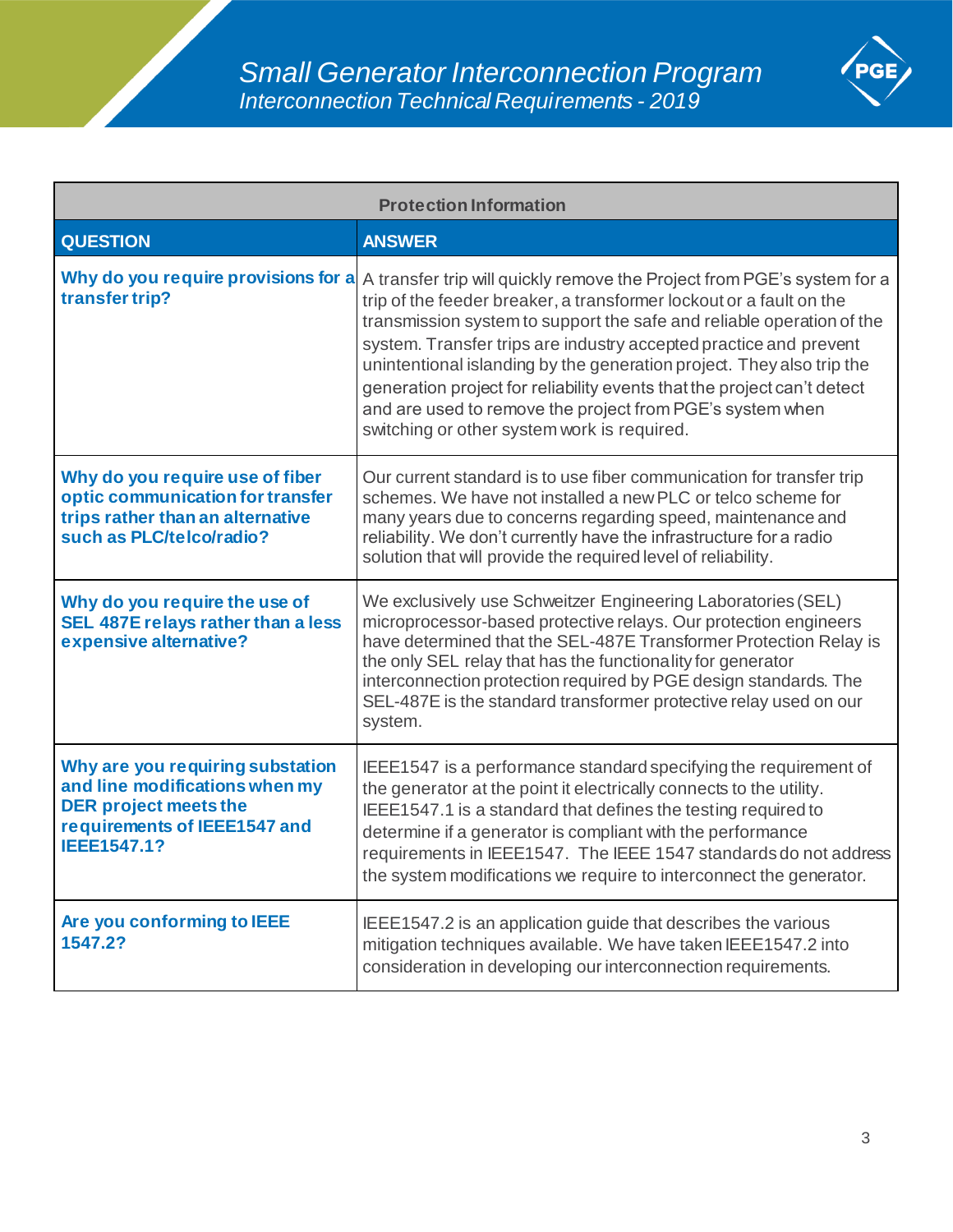

| <b>What equipment is required to</b><br>mitigate the risk of 3VO voltage<br>rise? | Overvoltage conditions can result from a fault on the high side of a<br>substation transformer when there is back feed through the<br>transformer from a generation project. Overvoltage conditions can<br>damage transformers and line insulators, and impact power quality to<br>existing customers. To rapidly detect the overvoltage condition and<br>trip the generator, the following is required: |
|-----------------------------------------------------------------------------------|----------------------------------------------------------------------------------------------------------------------------------------------------------------------------------------------------------------------------------------------------------------------------------------------------------------------------------------------------------------------------------------------------------|
|                                                                                   | 3 phase VT on the high side of the substation transformer<br>$\bullet$<br>Circuit switcher or circuit breaker on the high side of the<br>$\bullet$<br>substation transformer<br>Dual SEL-487E relays for overall transformer protection<br>$\bullet$<br>Transfer trip to the generator via mirror bits<br>$\bullet$                                                                                      |

| <b>Distribution Equipment Information</b>                                                                         |                                                                                                                                                                                                                                                                                                                                                                                                                                                                                                                                                                                                                                                                  |
|-------------------------------------------------------------------------------------------------------------------|------------------------------------------------------------------------------------------------------------------------------------------------------------------------------------------------------------------------------------------------------------------------------------------------------------------------------------------------------------------------------------------------------------------------------------------------------------------------------------------------------------------------------------------------------------------------------------------------------------------------------------------------------------------|
| <b>QUESTION</b>                                                                                                   | <b>ANSWER</b>                                                                                                                                                                                                                                                                                                                                                                                                                                                                                                                                                                                                                                                    |
| Why do you require the<br>replacement of circuit breakers<br>rather than just replacing the<br>protective relays? | Circuit breakers are replaced when the circuit breaker is<br>incompatible with the protective relays to be installed or PGE's<br>Asset Management evaluation determines it is more cost effective to<br>replace the circuit breaker and associated relay protection package<br>rather than replacing only the protective relays in an aging circuit<br>breaker. Bringing an aging circuit breaker up to our current<br>standards is typically more expensive than replacing the circuit<br>breaker.                                                                                                                                                              |
| Why do you require replacement of<br>fuses with electronic reclosers?<br>Why not a larger fuse?                   | Depending on the size and location of the generator, an electronic<br>recloser might be required instead of a fuse to allow for effective<br>coordination with other protective devices and ensure the safety and<br>reliability of our distribution system. Electronic reclosers are<br>protective devices that can be programmed to provide the protection<br>needed to effectively isolate the distribution system during<br>unplanned power quality/reliability events to minimize impact, and<br>speed restoration of service. On our system, fuses are limited to<br>tapline/service transformer load sizes and do not have voltage<br>sensing capability. |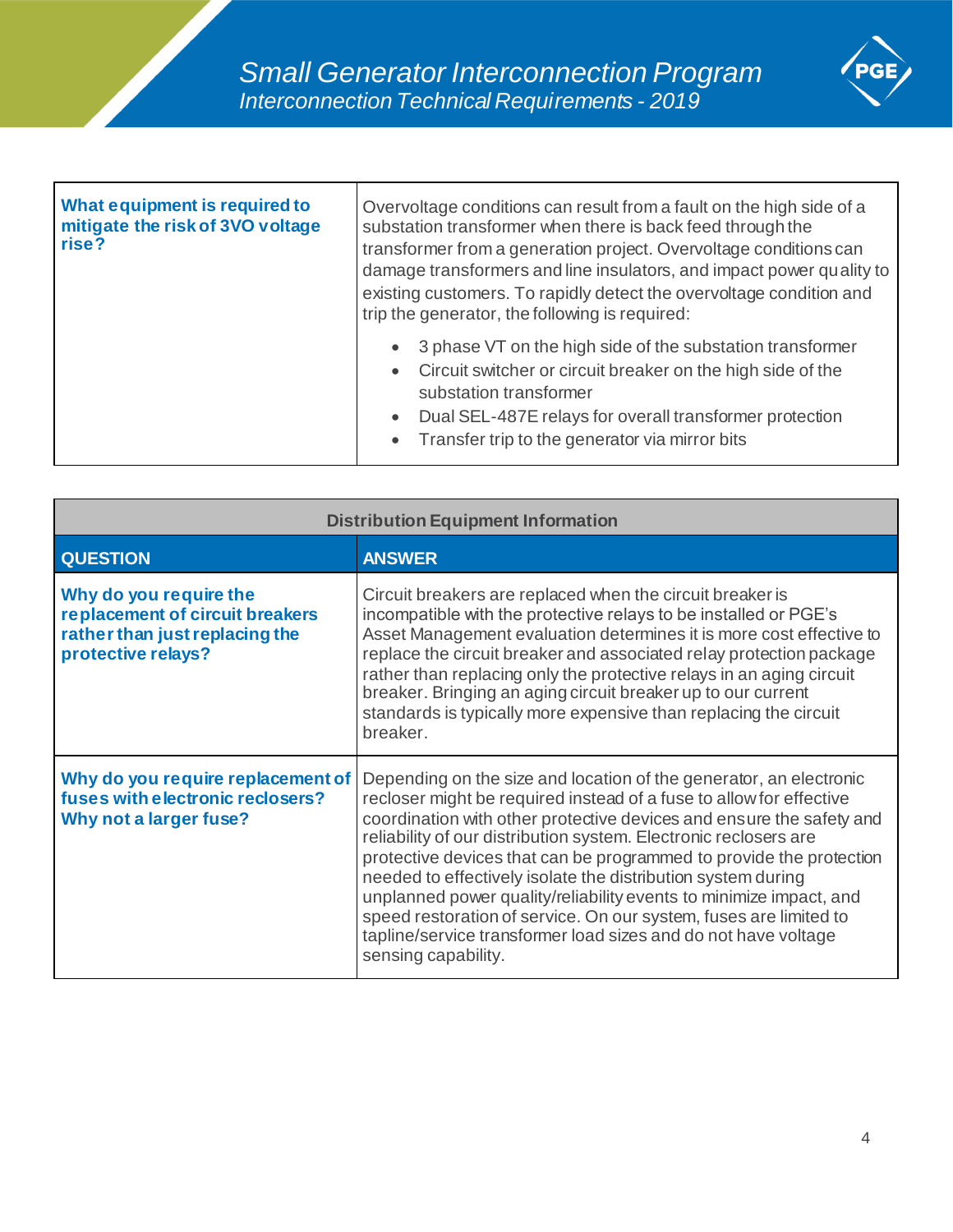

| Why do you require replacement of<br>hydraulic reclosers?                                     | Depending on the size and location of the generator, an electronic<br>recloser might be required instead of a hydraulic recloser. On our<br>system, hydraulic recloser ratings are limited to feeder tapline load<br>sizes and do not have voltage sensing capability. In addition to not<br>being rated for higher ampacities, hydraulic reclosers have<br>considerable maintenance requirements when compared to electronic<br>reclosers.                                                                                                                                                 |
|-----------------------------------------------------------------------------------------------|---------------------------------------------------------------------------------------------------------------------------------------------------------------------------------------------------------------------------------------------------------------------------------------------------------------------------------------------------------------------------------------------------------------------------------------------------------------------------------------------------------------------------------------------------------------------------------------------|
| Can reclosers be retrofitted rather<br>than replaced?                                         | PGE does not retrofit reclosers. Our current distribution design<br>standards require voltage sensing equipment on both the line and<br>load sides of the recloser to allow for synchronizing capability. It is<br>cost prohibitive to retrofit existing reclosers, so our practice is to<br>replace a recloser that does not meet our current standards.                                                                                                                                                                                                                                   |
| Why do you require reconductoring<br>of primary feeders for some<br>interconnection projects? | Due to the interconnected nature of PGE's distribution system, some<br>interconnection projects may require reconductoring of an entire<br>/primary feeder mainline loop. To ensure that no system equipment is<br>damaged, we evaluate interconnecting generators at full capacity<br>while the surrounding load is modeled at a minimum. Some<br>generation and load scenarios can create significant current flow onto<br>our primary distribution system. This current flow can, in some cases,<br>exceed the rating of existing conductors, requiring a primary feeder<br>reconductor. |

| <b>Distribution Planning Information</b>     |                                                                                                                                                                                                                 |
|----------------------------------------------|-----------------------------------------------------------------------------------------------------------------------------------------------------------------------------------------------------------------|
| <b>QUESTION</b>                              | <b>ANSWER</b>                                                                                                                                                                                                   |
| How are peak loading conditions<br>defined?  | A peak loading condition is defined as the highest coincidental<br>daytime loading condition for a grouping of feeders served from the<br>same substation during a season when loading is at its highest level. |
| How are light loading conditions<br>defined? | A light loading condition is defined as the lowest coincidental daytime<br>loading condition for a grouping of feeders served from the same<br>substation during a season when loading is at its lowest level.  |